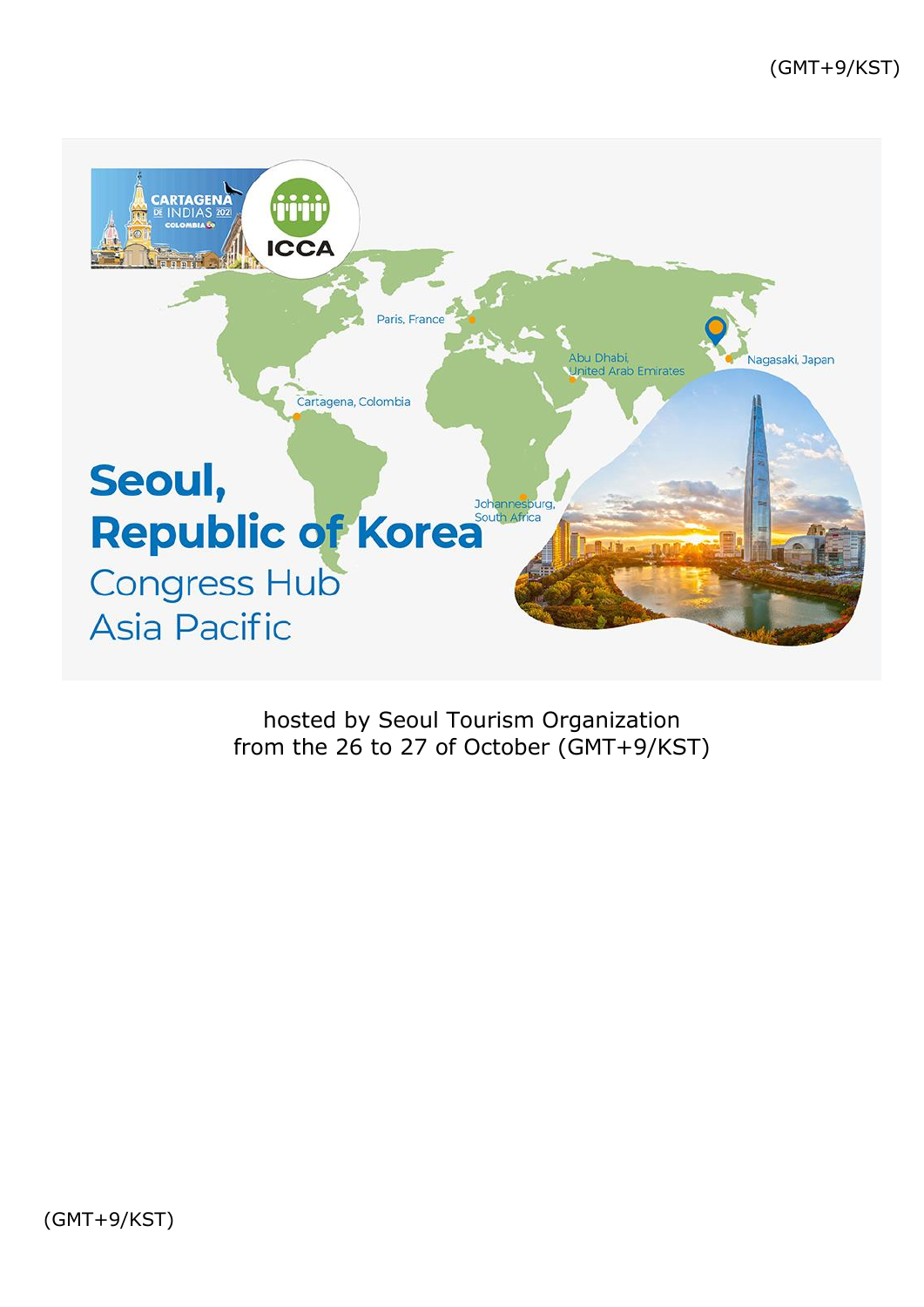# **26 OCTOBER, TUESDAY**

0830 Registration open

## 0840 – 0855 **NewBee Check-in from Seoul**

Mentor: Frank Yang, KINTEX

## 0900 – 1015 **Opening Ceremony**

- 09:00 09:15 Welcome Asia
- 09:15 10:15 Welcome Address and Opening Keynote

## **Local Performance**

**Seoul Welcome Remarks** Ki Yon Kil, *CEO, Seoul Tourism Organization*

**Congratulatory Messages:**  DongWon Lee, CEO , COEX Senthil Gopinath, *Chief Executive Officer, ICCA* Waikin Wong*, Regional Director-Asia Pacific, ICCA*

**Keynote Speech from STO : 2022 Korean Trends and New Normal Convention Strategy** Jihye Choi, *Chief Researcher, Seoul National University*

## 1015-1130 **ICCA Session**

**Congress Welcome Address** James Rees, *President, ICCA* 

**Opening Keynote: Colombia's transformation on the global stage** Flavia Santoro Trujillo, *President & CEO, ProColombia* 

#### 1015 – 1130 *Networking Break / Banda de Baranoa - Cultural activity*

11:05 - 11:30 ICCA, Colombia, Cartagena Welcome Address and Opening Keynote

**Cartagena de Indias Major Intervention** William Jorge Dau Chamatt, *Mayor, Cartagena de Indias*

#### **Global meta-trends: Future Forward**

Dame Vivian Hunt, *Senior Partner, McKinsey & Company*

#### 1130 – 1230 **Lecture 1**

## 1130 – 1150 **Building Community**

*Synopsis: How are we building communities differently and how do we make sure they remain active relevant and connected in the future?*

Speaker: Laura Lopez, *Director of Conference Affairs Services, United Nations Framework Convention on Climate Change (UNFCCC)* 

## 1150 – 1230 **Panel Discussion**

*Synopsis: The future of communities and partnerships: best practices for success with growth and retention*

Moderator: Darren Isenberg, *Virtual and Live Master of Ceremonies, Speaker on Positive Influence and Presentation Skills Coach at Darren Isenberg Presents* 

Panelist 1: Kim Jihyun, Director, Seoul Tourism Organization Panelist 2: Rob Barnes, Country Manager, Asia Pacific, Higher Logic Panelist 3: Evelyn Salire, Secretary-General, Philippine Retailers Association

(GMT+9/KST)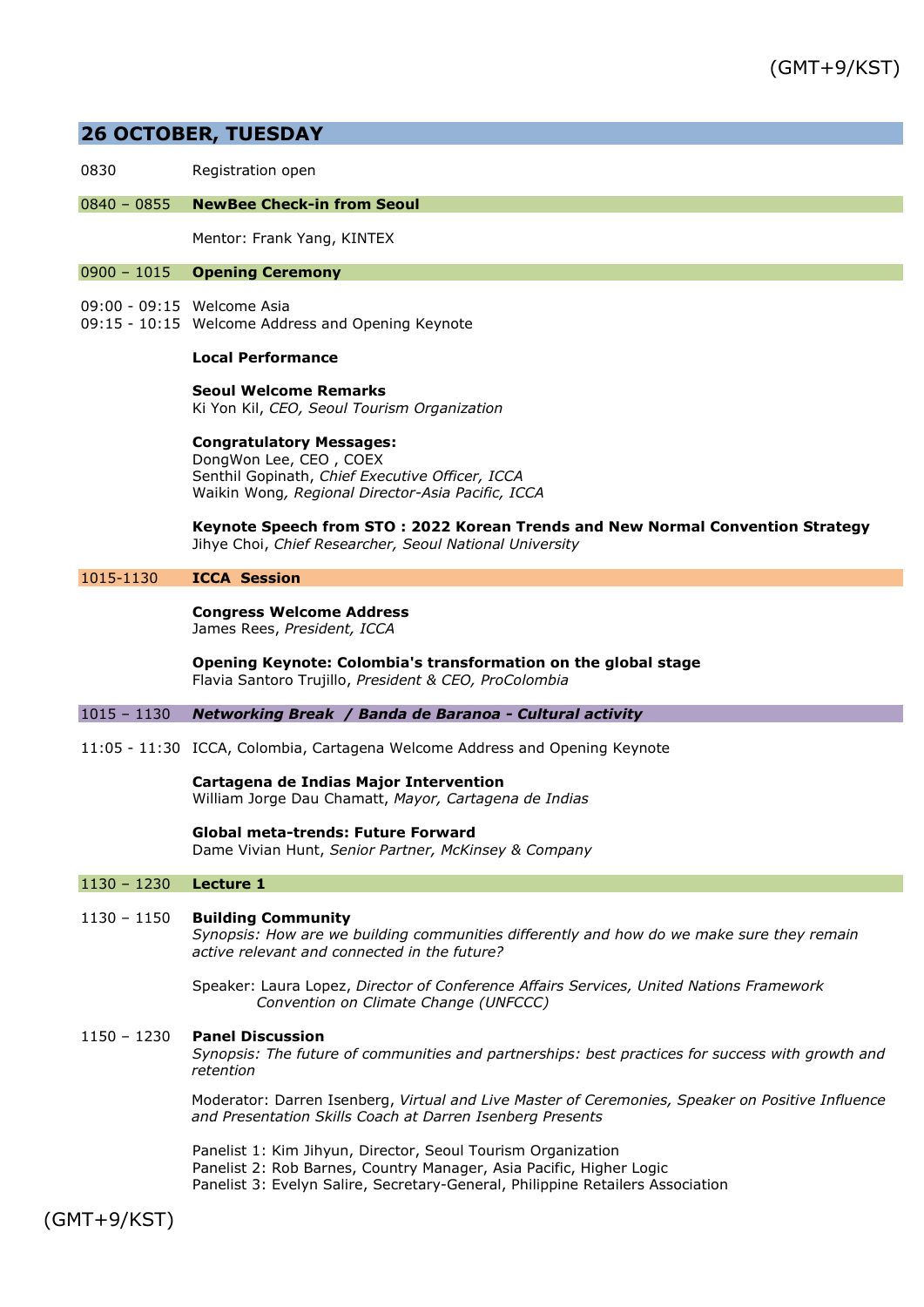| $1230 - 1330$ | <b>Networking Lunch</b>                                                                                                                                                                                                |
|---------------|------------------------------------------------------------------------------------------------------------------------------------------------------------------------------------------------------------------------|
| $1330 - 1430$ | <b>Lecture 2</b>                                                                                                                                                                                                       |
| 1330 - 1350   | <b>Technology vs. Human Connections</b><br>Synopsis: The impact of Technology on the human dimension.                                                                                                                  |
|               | Speaker: Gerd de Bruycker, Marketing Director EMEA: Strategy & Planning, Chief of Staff,<br>Integrated Marketing, Event Marketing, CISCO                                                                               |
| 1350 - 1430   | <b>Panel Discussion</b><br>Synopsis: What effect will new upcoming technologies have on future?                                                                                                                        |
|               | Moderator: Darren Isenberg, Virtual and Live Master of Ceremonies, Speaker on Positive Influence<br>and Presentation Skills Coach at Darren Isenberg Presents                                                          |
|               | Panelist 1: Dr. Edward Koh, Executive Director - Conventions, Meetings & Incentive Travel,<br>Singapore Exhibition and Convention Bureau<br>Panelist 2: Hiromi Murayama, Manager, Sales & Marketing, PACIFICO Yokohama |
| $1430 - 1530$ | Lecture 3                                                                                                                                                                                                              |
| 1430 - 1450   | <b>Sustainable / The Environment</b><br>Synopsis: End of the line for our old ways: creating sustainable cities for citizens of the future                                                                             |
|               | Speaker: Dan Lert, Deputy Mayor of Paris                                                                                                                                                                               |
| $1450 - 1530$ | <b>Panel Discussion</b><br>Synopsis: Green MICE, Opening the World of Sustainability                                                                                                                                   |
|               | Moderator: Jihyun Kim, Director, Seoul Tourism Organization                                                                                                                                                            |
|               | Panelist 1: Peter Lee, Secretary General, Goyang Convention Bureau<br>Panelist 2: Yeong-Hye Yoon, Assistant Professor, Dongduk Women's University<br>Panelist 3: Inhyuk Song, CEO, Uniquegoodcompany                   |
| $1530 - 1600$ | <b>Networking Break</b>                                                                                                                                                                                                |
| $1600 - 1700$ | <b>Lecture 4</b>                                                                                                                                                                                                       |
| $1600 - 1620$ | <b>Organizational Culture</b><br>Synopsis: Building strong organizational culture for future unity and success                                                                                                         |
|               | Speaker: Carrie Freeman Parsons, Chair of the Board, Freeman Company                                                                                                                                                   |

# 1620 – 1700 **Panel Discussion**

*Synopsis: Why is Agile culture needed for MICE organizations in the post-COVID-19 era*

Moderator : Chan Lee - *Professor - Seoul National University*

Panelist 1: William Choi, CEO, Seoul Business School Panelist 2: Cheon Gu Park, Manager, Amazon Panelist 3 : Yun Jeong Kim, Manager, Samsung

1900 – 1930 **GDS Keynote and Awards**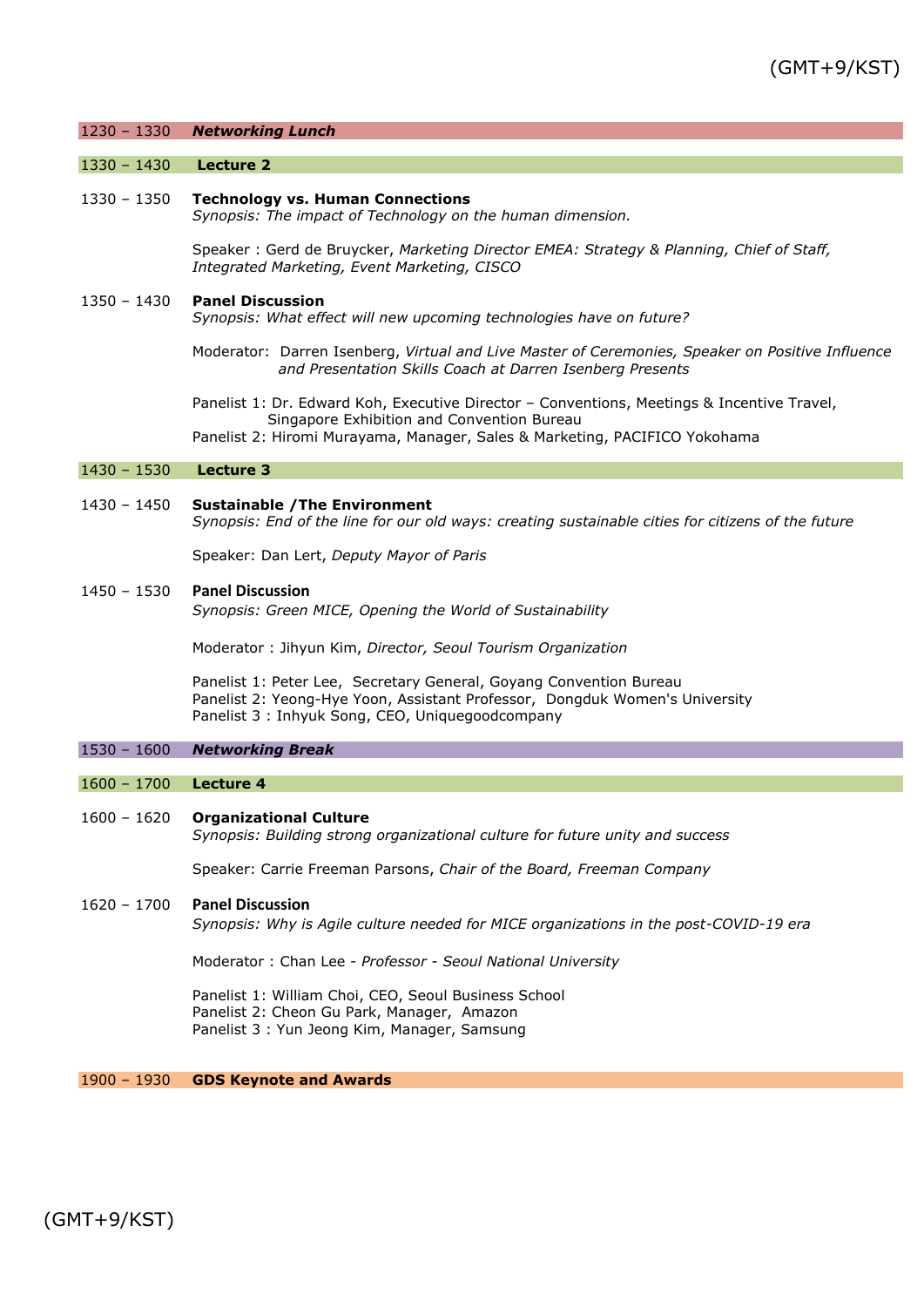# **27 OCTOBER, WEDNESDAY**

0900 Registration open

## 0910 – 0925 **NewBee Check-in from Seoul**

Mentor: Frank Yang, KINTEX

#### 0930 – 1030 **Lecture 5**

0930 – 0950 **Future of Work** *Synopsis: The future of Work: What it might look like and how different might it really be?* 

Speaker: Anu Madgavkar, *Partner, McKinsey & Company, McKinsey Global Institute*

# 0950 – 1030 **Panel Discussion** *Synopsis : Work-life Strategy - what strategies can be used to balance work and life especially in MICE industry*

*Moderator* : Hee Jeong Choi, *Professor, Cha University* 

1030 – 1100 *Networking Break*

## 1100 – 1200 **Lecture 6**

#### 1100 – 1120 **Consumer Choice – The Event Experience**

*Synopsis: Shifting consumer trends and tailoring your event experience: are you giving your event attendees what they really want?*

Speaker: Jami Stapelmann, *Executive Director Global Travel, The Estée Lauder Companies Inc.*

# 1120 – 1200 **Panel Discussion** *Synopsis : Business Exchange - Marketing Strategies and Successful Case Study*

*Moderator* : Eun Joo Yoon, Professor, *Hallym University of Graduate Studies*

## 1200 – 1300 *Networking Lunch*

1300 – 1400 **Lecture 7**

1300 -1320 **Diversity, Equality & Inclusion**

*Synopsis: The time for diversity, equality and inclusion is now!* 

Speaker: Julieta Amara Martinez, *Chilean activist and Founder of Tremendas platform* 

## 1320 – 1340 **ICCA/BestCities Incredible Impacts Winner 2021 presentation**

**Speaker:** Dr. Ay-Woan Pan, *Committee Member of the Board of Managing Directors, The Garden of Hope Foundation* 

The impact stories of this year's ICCA/BestCities Incredible Impacts winners have been a fitting part of the 60th ICCA Congress, where we have highlighted the topics of inclusivity, gender equality and sustainable development themes which were reflected in each of the three impact programmes of this year's winners. Each of the three winners will present their story in one of the Congress locations and we encourage members to view not only the live presentation in their hub of choice but view the recordings of all three presentations:

- European AIDS Clinical Society –live in Paris on 26 October at 13:50 (GMT+2)
- The Garden of Hope Foundation live in Asia on 27 October at 13:20 (GMT+9/ JST)
- Women Deliver live in Cartagena on 25 October at 14:20 (GMT-5)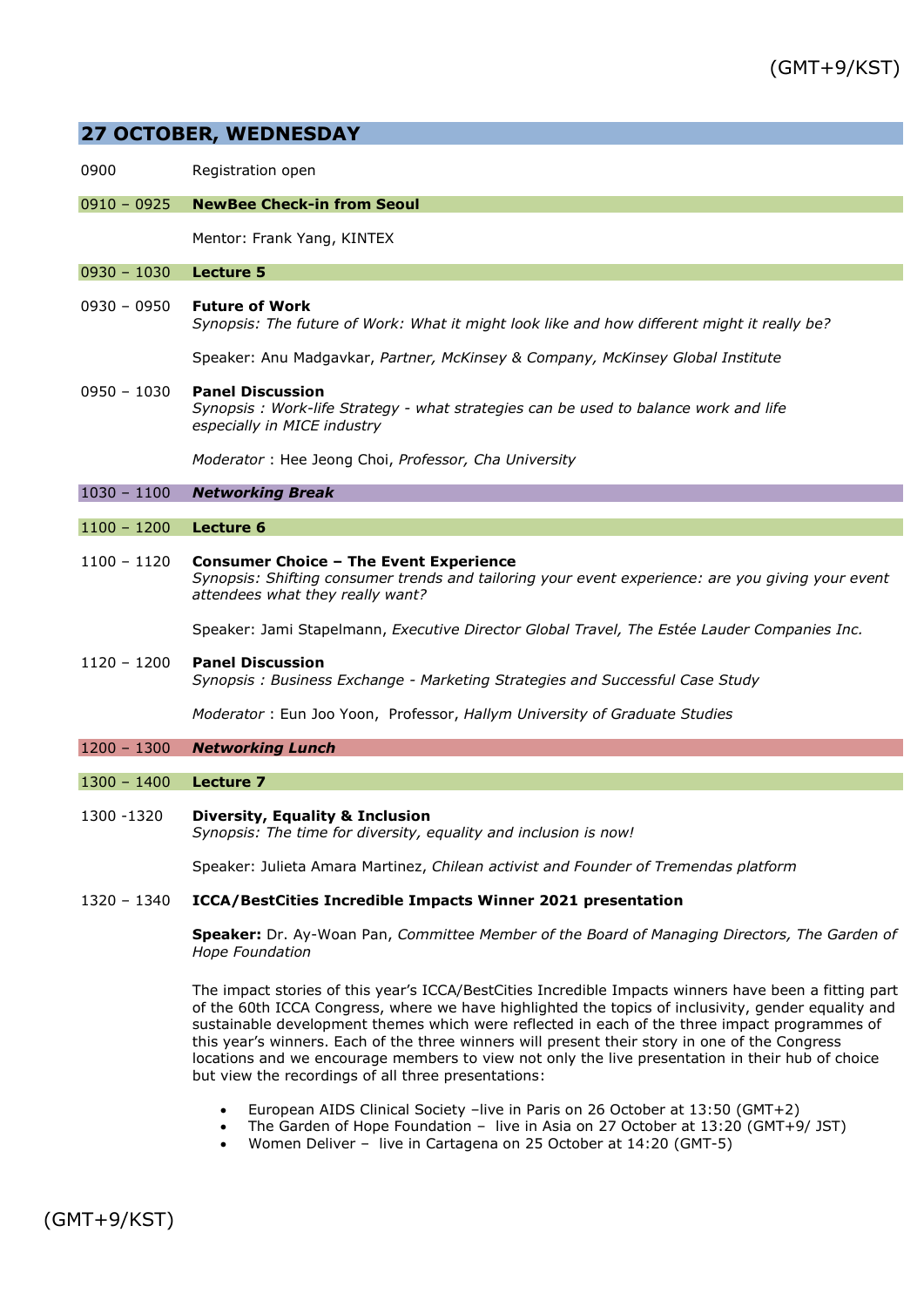## 1340 – 1400 **Panel Discussion**

*Synopsis: Our industry speakers will dive deeper into the best strategies for embedding DEI into an organisation. Discover initiatives to make DEI an ongoing, constructive process within your business. Learn how we can make sure we are self-aware of our own actions concerning DEI. Plus, see how you can incorporate DEI into the staff recruitment process.*

Moderator 1: Mike Williams, *Senior Consultant & Partner, GainingEdge* 

Panelist 1: Leonie Ashford, *International Bids Manager, Tourism New Zealand* Panelist 2: Julia Swanson, *CEO, Melbourne Convention Bureau*

#### 1400 – 1500 **ICCA Session**

## 1400 – 1500 **Global Associations Meetings Protocol Update**

#### Speakers:

Gregg Talley, *President and CEO, Talley Management Group, Inc.* Cynthia Kiang *, Director General, Bureau of Foreign Trade, MOEA* Ben Goedegebuure *, Enterprise Vice President, Global & Industry Presence, Maritz Global Events* Paul Ouimet *, Partner and President, MMGY NextFactor* Greg Oates *, Senior Vice Presdient of Innovation, MMGY NextFactor* Lisa Astorga *, Director of Meetings, International Society on Thrombosis and Haemostasis (ISTH)*

## 1500 – 1530 **Networking Break**

#### 1530 – 1630 **Lecture 8**

#### 1530 – 1550 **Innovation, Agility & Collaboration**

*Synopsis: Innovation, agility and collaboration driving future change* 

Speaker : Josh Linkner, *Innovation Keynote Speaker and Bestselling Author*

## 1550 – 1630 **Panel Discussion**

*Synopsis: The reality of innovation, agility and collaboration in our organisations*

Moderator: Richard Reasons, *Manager, Simpleview*

Panelist 1: Matthias Schultze, *Managing Director, German Convention Bureau*

- Panelist 2: Robin Miller, *Director of Sales (Conferences and Events),* 
	- *Abu Dhabi National Exhibitions Company (ADNEC)*

Panelist 3: Wee Ming Ong, CEM, CMP, *Vice President - Conventions, Marina Bay Sands* 

## 1630 – 1730 **ICCA Session**

## 1630 – 1730 **Presidential Choice Keynote: The Future of Business Tourism and the Environment**

Moderator: Gregg Talley, President and CEO, Talley Management Group, Inc.

Speakers:

Natalia Bayona, *Director of Innovation, Education and Investments, World Tourism Organization (UNWTO)* James Rees, *President, ICCA, United Kingdom* Ninglan Wang, *Head, Border Risk Dissemination Management, World Health Organisation (WHO)* Oracio Marquez, *Regional Director for External Relations for Latin America and the Caribbean, IATA*